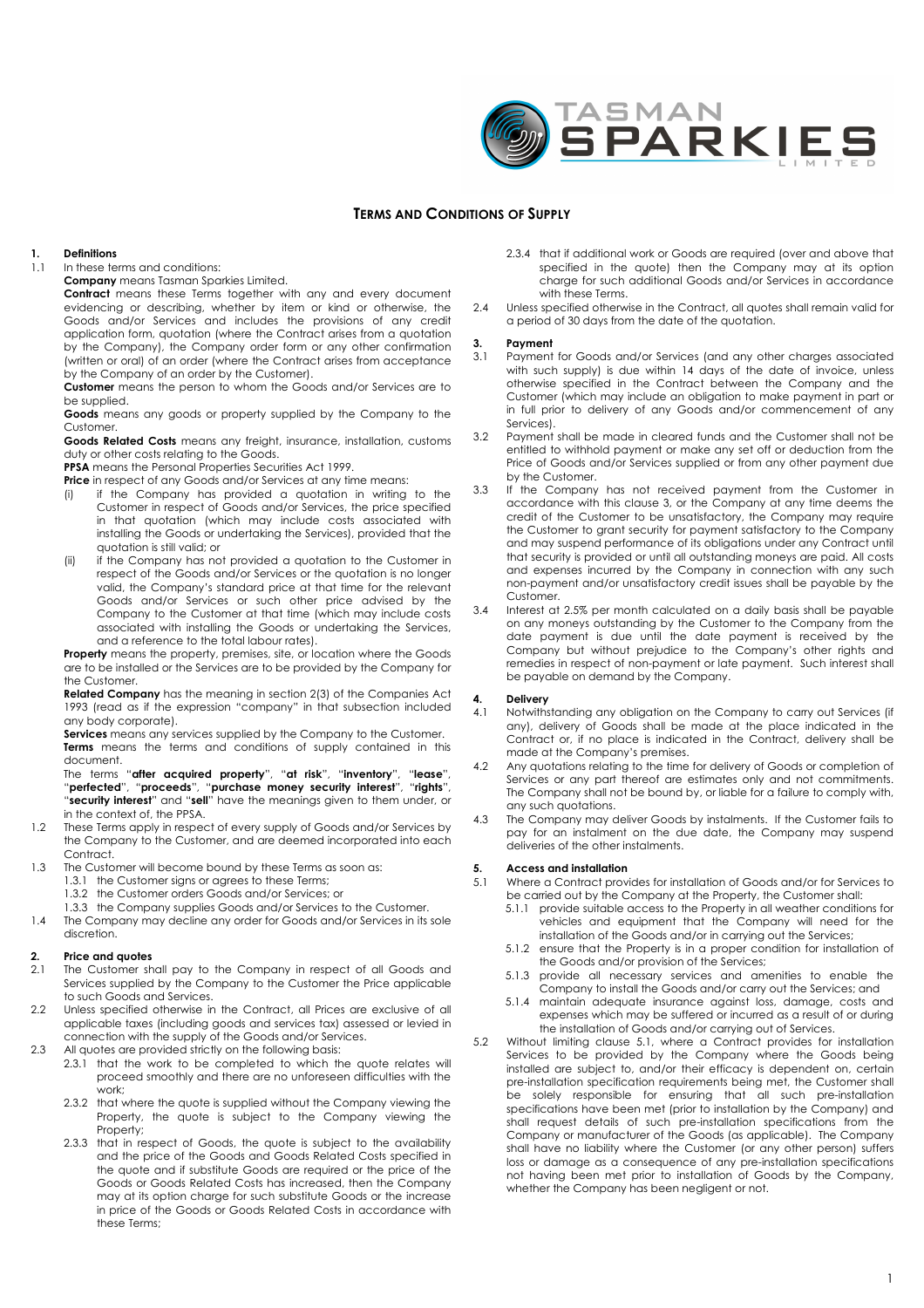#### **6. Risk, title and security interest**

- 6.1 Risk of any loss, damage or deterioration of or to the Goods shall be borne by the Customer from the date of delivery of the Goods in accordance with clause 4.1.
- 6.2 Risk of any damage to the Goods arising out of any installation or other Services carried out at the Property shall be borne by the Customer except damage caused by the negligence of the Company, its employees, agents or contractors in carrying out the installation or other Services, which damage shall be the responsibility of the Company.
- 6.3 Notwithstanding clause 6.1, ownership in the Goods shall not pass to the Customer until all moneys owing from the Customer to the Company (whether under this Contract or otherwise) have been paid in full. If the Goods become mixed with or incorporated in any other goods, property and/or materials in such a way that they cease to exist as separate goods, the original ownership of the new goods created by that incorporation or mixing ("New Goods") will vest immediately on creation in the Company as co-owner of the New Goods with the owner of any other goods, property and/or materials which become part of the New Goods. The co-ownership will be calculated proportionally to the value of the various component goods, property and/or materials. The Company's ownership of the New Goods is otherwise on the same terms as the ownership of the Goods originally supplied.
- 6.4 The Customer grants a security interest to the Company in each and every part of the Goods as security for payment for that part and of each other part or parts of the Goods and for any other amounts owing by the Customer to the Company from time to time, and for the performance by the Customer of all the Customer's other obligations to the Company from time to time ("Customer's indebtedness and obligations"). For the purposes of section 36(1)(b) of the PPSA, and to ensure maximum benefit and protection for the Company by virtue of section 36(1)(b)(iii) of the PPSA, the Customer confirms and agrees that the Customer intends to and does grant the Company, as security for the Customer's indebtedness and obligations, a security interest in all of the Customer's present and after-acquired property except only for any such property which is or comprises items or kinds of personal property ("excepted property"):

6.4.1 in or to which the Customer has rights; and

6.4.2 which has not been supplied by the Company to the Customer,

other than any excepted property which is or comprises proceeds of that present and after acquired property which has been supplied by the Company to the Customer.

- 6.5 The Customer shall do anything that the Company reasonably requires to ensure the Company has a perfected security interest in all the Goods and purchase money security interest in each part of the Goods to the extent of the purchase price for that part and the Company may allocate amounts received from the Customer in any manner the Company determines, including in any manner required to preserve any purchase money security interest it has in any Goods.
- 6.6 The Customer shall reimburse the Company for all costs and/or expenses incurred or payable by the Company in relation to registering, maintaining or releasing any financing statement in respect of any security interest under the Contract.
- 6.7 The Customer waives the right to receive a copy of the verification statement confirming registration of a financing statement or financing change statement relating to the security interest.
- 6.8 The Customer:
	- 6.8.1 agrees that if, at any relevant time, the Company does not at that time have priority over all other secured parties in respect of any part of the Goods, then the Customer and the Company will, for the purposes of section 109(1) of the PPSA, be deemed, in accordance with the entitlement to do so under section 107(1) of the PPSA, to have contracted out of that section but specifically on the basis that, as between them and only to the extent of that part of the Goods and the operation and application of the PPSA, that section 109(1) (but amended only by deletion of the words "with priority over all secured parties") is reinstated and contracted back into; and
		- 6.8.2 agrees that nothing in sections 114(1)(a), 133 and 134 of the PPSA shall apply to any Contract, or the security under any Contract, and waives Customer's rights under sections 121, 125, 129, 131 and 132 of the PPSA.

### **7. Warranty and returns**

- The Company shall repair or make good any defects in materials or workmanship (relating to the Goods or Services supplied under a Contract) arising within the period specified in the Contract or if no period is specified, within one month from the date of delivery of the Goods or completion of the Services (as applicable). The Company shall not be liable to carry out any such remedial work unless notice of the claim is received by the Company within five working days after the defect is discovered by the Customer, nor shall any claim be accepted:
	- 7.1.1 if any attempt to repair the defective Goods or Services is made by any person not authorised by the Company to effect such repairs;
	- 7.1.2 if the Goods have been modified or dismantled without the prior approval of the Company; or

7.1.3 if the defective Goods have not been stored, maintained or used in the proper manner.

The Company shall not be obliged to carry out any work nor be under any liability under this clause for so long as the Customer is in default in relation to any obligation (including as to payment) under any Contract.

- 7.2 If the Company is required under these Terms to repair any defective Goods, the repair shall be undertaken at such place as the Company may specify and the Customer shall be responsible for delivery of the defective Goods to and from such place of repair.
- 7.3 If Goods or any components thereof are not manufactured by the Company, clause 7.1 shall not apply to such Goods or components and the Company shall not be liable in respect of any defects in such Goods or components. Where the manufacturer or supplier of such Goods or components provides any warranty, the Company (to the extent it is able to do so) shall make such warranty available to the Customer.
- 7.4 The Company may, in its absolute discretion, accept a request by the Customer to return Goods to the Company for credit, exchange or refund and if the Company accepts any such request, such acceptance shall be conditional on the Customer complying with any terms and conditions as the Company may apply in respect of that return.

### **8. Default**

- If the Customer:
	- 8.1.1 defaults in the due payment of any moneys payable to the Company, or in the due performance of any of its other obligations, whether under any Contract or otherwise;
	- 8.1.2 commits any act of bankruptcy, enters into any composition or arrangement with creditors or (in the case of a company) does any act which would render it liable to be wound up or if a resolution is passed or proceedings commenced for the winding up of the Customer or if a receiver is appointed in respect of all or any of its assets;
	- 8.1.3 if any Goods are at risk; or
	- 8.1.4 any other event which the Company considers may materially adversely affect the ability of the Customer to perform any of its obligations under any Contract,

the Company may, without prejudice to any other rights or remedies, at its option:

- 8.1.5 require all moneys outstanding to be immediately due and payable and enforce the security interest created pursuant to clause 6;
- 8.1.6 require security for the Customer's obligations to the Company's satisfaction;
- 8.1.7 suspend all Contracts in which case the Company shall not be obliged to perform any of its obligations under any Contract during the period of suspension (including delivery of any Goods). Any suspension shall not prevent the Company from terminating any Contract during the period of suspension;
- 8.1.8 enter upon the Customer's premises where the Goods are situated and take possession of and remove the same without being responsible for any damage caused, and resell those Goods and apply the proceeds in satisfaction or reduction of amounts owing by the Customer; and/or
- 8.1.9 terminate all or any Contracts.
- 8.2 The Customer shall pay all costs incurred by the Company in the recovery or attempted recovery of outstanding moneys and enforcement of these Terms.
- 8.3 Payments shall be applied in reduction of amounts owing by the Customer in such order as the Company determines.

#### **9. Liability and indemnity**

- 9.1 The total liability of the Company for any loss arising from any defect or non-compliance of the Goods and/or Services or any other breach by the Company of its obligations under or in connection with any Contract will not in any circumstances exceed the Price for the Goods and/or Services in respect of which liability arises.
- 9.2 The Company will not be liable for any loss of profits, or any consequential, indirect or special damage or damage or injury of any kind suffered by the Customer.
- 9.3 The Customer will indemnify the Company against:
	- 9.3.1 any claim by the Customer's employees, contractors, agents or any third party in respect of any loss, damage or injury arising from any defect in or non-compliance of any Goods and/or Services or in respect to any other matter whatsoever; and
	- 9.3.2 any liability or cost incurred by the Company as a result of any breach by the Customer of any provision of these Terms or any unauthorised use of the Goods.
- 9.4 To the fullest extent permissible at law:
	- 9.4.1 any warranties, conditions, representations or guarantees whether implied by statute, common law or custom of the trade or otherwise, including implied warranties, guarantees or conditions of merchantability and/or fitness for a particular purposes, are excluded; and
	- 9.4.2 the Company shall have no liability to the Customer for anything, other than a breach by the Company of an express provision of these Terms.
- 9.5 The Customer agrees that nothing in any Contract is intended to have the effect of contracting out of the provisions of the Consumer